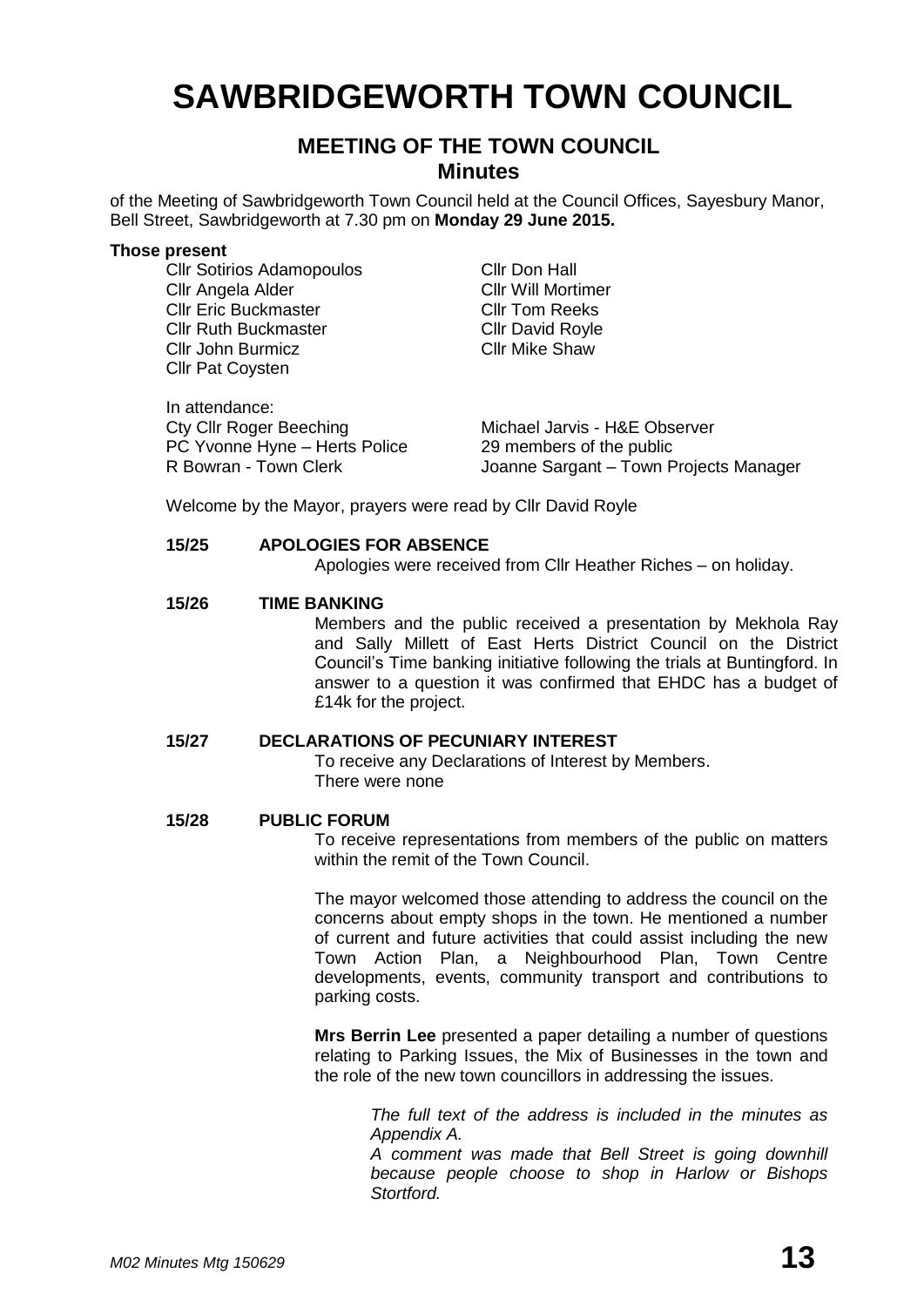*A comment was made that some parking issues could be solved by reversing the entrance and exits to the Bell Street car park.*

*The mayor said solutions lay in all parties working together and advocated the new Town Action Plan as a vehicle. It is important that retailers and the public are all involved.*

**Mr Tristam Mayes** said that the points that he had wanted to raise had been covered in the address by Berrin Lee, but that Sawbridgeworth needed to have a busier shopping centre.

> *Mayor responded that he would set up a meeting with Forebury Estates, who had said they had recently let 47 Bell Street as a book shop, and also investigate with the planning authority how any change from retail usage to residential could be resisted.*

**Mr Doug Hinstridge** asked if there were similar situations on other towns and was the town council in touch with them.

*Clerk replied that there were similar issues and he was in close contact with the other four town clerks.*

**Mrs Natasha Plowman** referred to her summary of a Survey Monkey poll that had been conducted, by saying that the main problem is the mix of shops in the town rather than a parking issue.

**Cllr Roger Beeching** said there was a long history of trying to get parking bays in Bell Street. A review by Herts Highways a few years ago had ruled them out on technical grounds. The issue was one for inclusion in the nest Town Action Plan.

**Mr Norman Manion** reminded us that in 1951 there were 72 businesses in Sawbridgeworth. He also remarked that the street lights in Saffron Close were lit during the day but not at night and this facilitated the three break ins to cars that had occurred during the last week. He thanked the Clerk and Cllr Alder for their prompt response to the threatened eviction of an elderly person in the area.

**Mr Greg Rattey** suggested that if it was not possible to create parking bays in Bell Street then the discretionary "period of grace" offered by EHDC should be extended to 10 minutes.

**Mr Derek Filler** said that the main problem in Bell Street was the speed of cars passing along it.

*Mayor responded that he received a petition and would announce it in his report.*

#### **15/29 MINUTES**

*Resolved:* To approve as a correct record the minutes of the Annual Meeting of the Town Council held on 18 May 2015 (M01) *[prop. Cllr R Buckmaster; secd. Cllr Alder]*

#### **15/30 PLANNING COMMITTEE**

*Received and noted:* the minutes of the Planning Committee Meeting held on:

• 15 June 2015 (P01)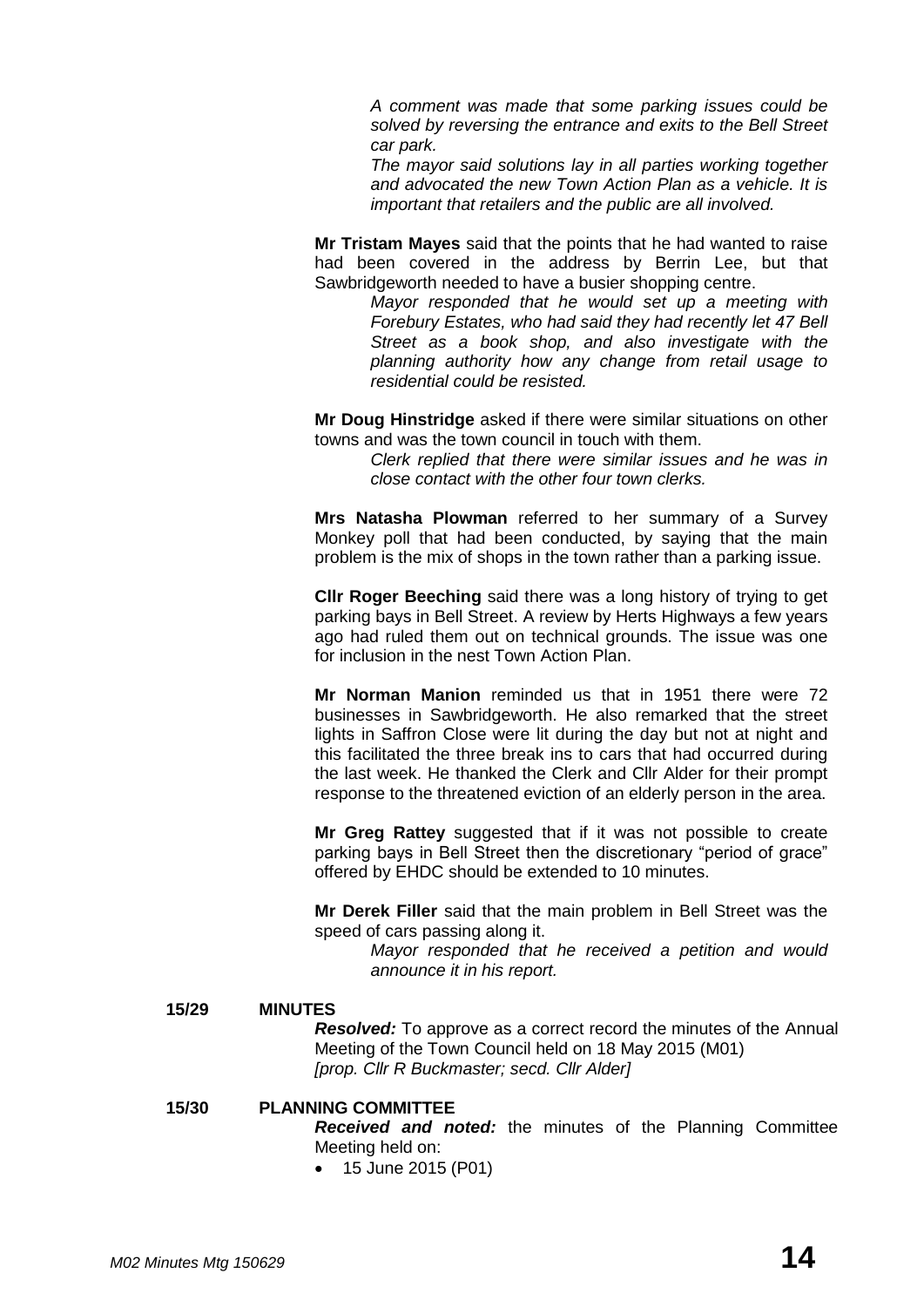#### **15/31 FINANCE AND POLICY COMMITTEE**

*Received and noted:* the minutes of the Finance and Policy Committee Meeting held on:

• 15 June 2015 (F01)

*Confirmed:* The recommendation of the Appointments and Appraisals Committee for a variation of hours for a member of staff.

#### **15/32 ANNUAL ACCOUNTS AND ANNUAL RETURN FOR 2014/15**

- *1. Resolved:* To approve the Annual Accounts and Annual Return for the year 2014/15. *[prop. Cllr Alder; secd. Cllr Mortimer]*
- *2. Resolved:* To approve and sign the Certificate of Governance for the year 2014/15. *[prop. Cllr Alder; secd. Cllr Mortimer]*
- *3. Resolved:* To note the actions recommended in the final report of the Internal Auditor. *[prop. Cllr Alder; secd. Cllr Mortimer]*

#### **15/33 MAYOR'S CORRESPONDENCE/COMMUNICATIONS**

To receive Mayor's appointments and communications

The mayor received a petition that had been delivered to the council asking that Bell Street should be made a 20mph zone. Since this is a Herts Highways matter it was handed to County Councillor Beeching for investigation and consideration.

The mayor congratulated Joanne Sargant, Town Projects Manager, for the successful Fun on the Field event, bigger and better and which gave great fund raising opportunities for our community groups.

Civic Service at 3pm on 12 July at Gt St Marys church.

Fund raising events will include a quiz night, a film night, a Guides Christmas party, the Civic Dinner and a garden party.

Rotary have approached the council with an idea for a fundraising race night and wants ideas for ideas for a town council nominated project.

Reported having returned from Moosburg as a prelude to a larger group going there in October for a town twinning weekend.

#### **15/34 REPRESENTATIVES REPORTS**

To receive representatives reports from:

- o County Councillor Roger Beeching MBE JP BDS deferred his report to the next meeting of the council.
- o District Councillor Will Mortimer reported:
	- o He was now the chair of the EHDC Audit Committee
	- o EHDC now shared an anti-fraud service
- o District Councillor Angela Alder reported:
	- o Being appointed to the
		- **Health and Wellbeing Committee**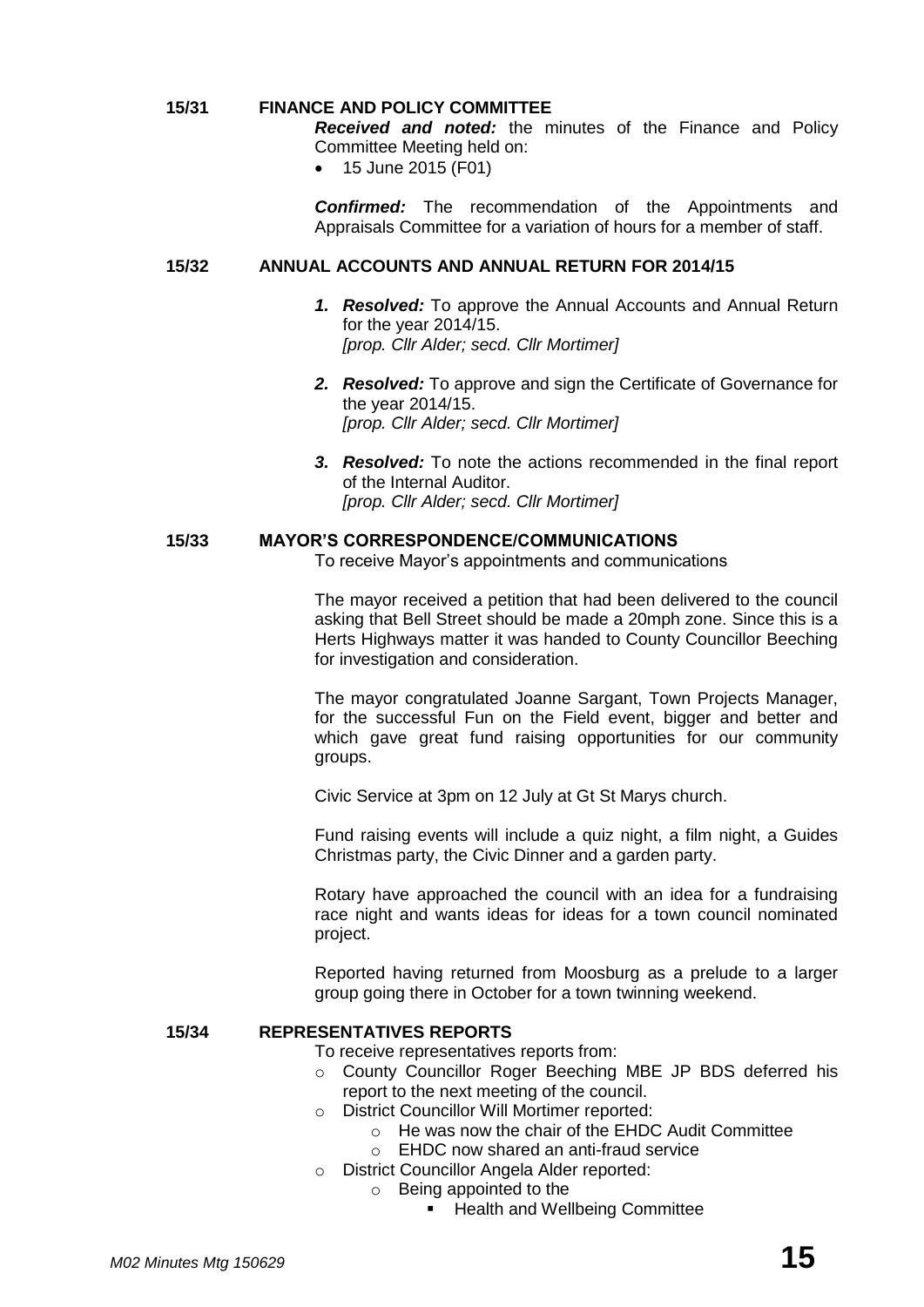- Licensing Committee
- Standards Committee
- $\circ$  Emphasised that training is vital
- o District Councillor Eric Buckmaster reported:
	- o The decision making structure of EHDC
	- o His portfolio responsibilities
	- o The launch of the Time Banking initiative at 2.30pm on 15 July in the Chamber.
	- o Next EHDC meeting on the District Plan is on 23 July
	- o Air Quality Action Plan is due in 18 months' time
	- o Acknowledged that the time given for responses to the air quality consultation were very short.
- o Hertfordshire Police PC Yvonne Hyne reported:
	- o Incidence of shed break-ins, thefts from cars (usually left unlocked)
	- o Some success in arrests
	- o Activity with Neighbourhood Watch
		- **Member reported no major parking issues and** asked about a community speed drive
		- Member asked how new locations for ANPR cameras be suggested
		- Member thanked police for their help in resolving an issue in Bellmead
- o Other Representatives:
	- o Cllr Alder for **HAPTC**. Reported a lobby at the House of Commons with Oliver Heald MP. Noted that Mark Prisk MP was not present. Noted that three new Members had not attended booked councillor training courses.
	- o Cllr Alder for **Windhill 2**. This now embraces all local children's centres and covers ages from birth to 19 years. Cllr Beeching said he also attended this forum.
	- o Cllr E Buckmaster for **RHSO**. Noted that there will be a maintenance day on Sunday 05 July. Apple Day is planned for 10 October.

#### **15/35 ELECTRONIC COMMUNICATIONS**

To consider whether to authorise the distribution of official council papers to Members by electronic means.

The clerk presented a paper giving options available under the Local Government (Electronic Communications) (England) Order 2015 which modified Sch12 to the Local Government Act 1972.

Resolved: That Agendas and other council papers should continue to be distributed to members on hard copy form. *[Prop Cllr Alder; Secd Cllr Coysten]*

#### **15/36 CLERK'S REPORT**

Received and noted: the Town Clerk's report, *attached as Appendix B*

#### **15/37 TOWN PROJECTS REPORT**

Received and noted: the Town Project Manager's report, *attached as Appendix C*

The use of the Town Projects Manager to act as the secretariat for the Rivers Heritage Orchard Group was questioned and justified as the town council's contribution to ensuring the continuing activities of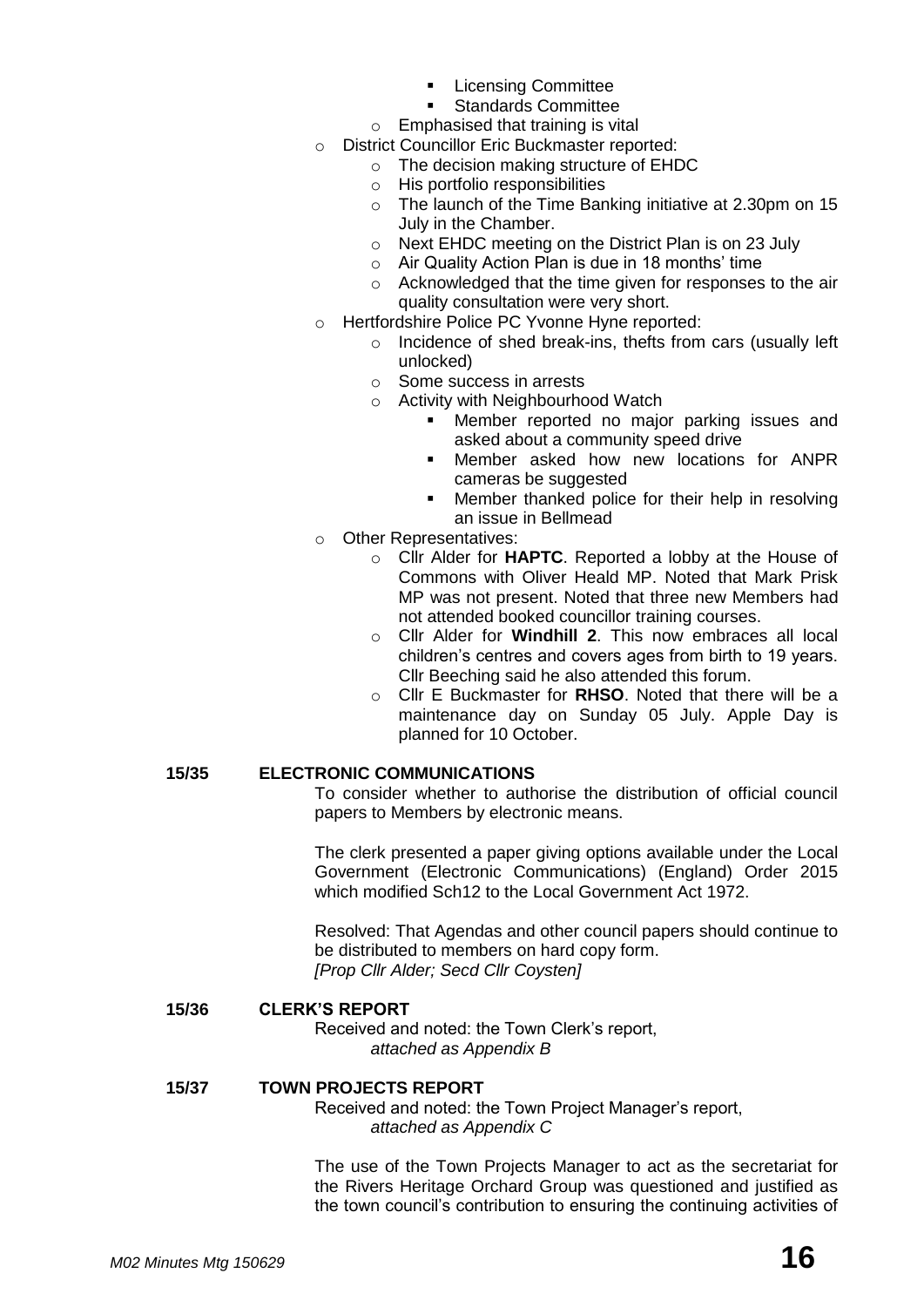the volunteer group.

Cty Cllr Beeching asked whether the town council was contributing to the "100 Parishes Group". Clerk responded that it was.

#### **15/38 DEPOSIT & CONSULTATION DOCUMENTS**

To note receipt of any Documents for Noting and Consultation. There were none

#### **15/39 FINANCIAL REPORT**

*Noted:* The current Financial Report

#### **15/40 ACCOUNTS FOR PAYMENT**

*Noted and Approved:* Accounts for payment

#### Meeting closed at 21:05

The next meeting of the Town Council will be held at 7.30 pm on Monday 27 July 2015 in the Council Chamber at Sayesbury Manor, Bell Street Sawbridgeworth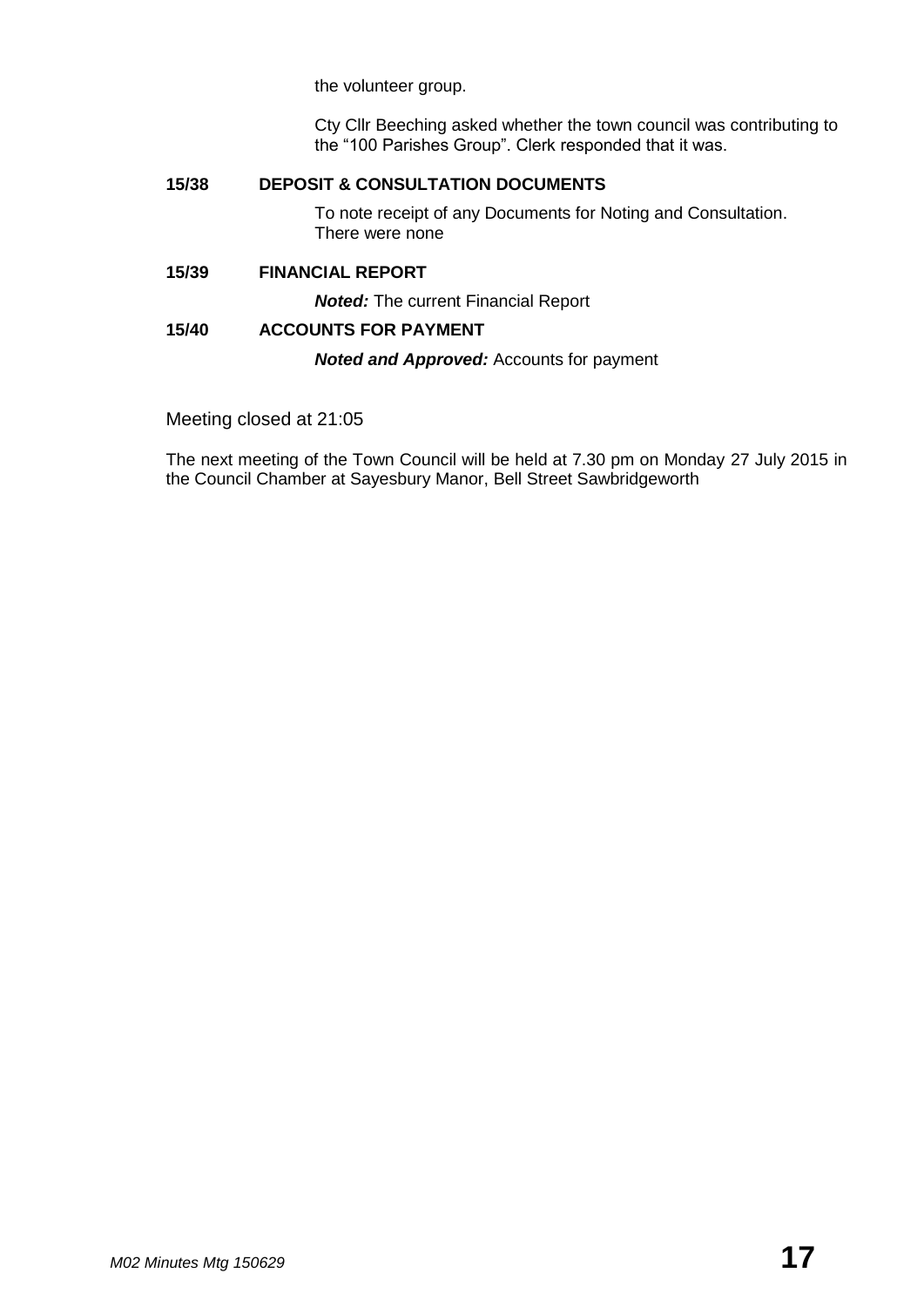My name is Berrin Lee and I own House of Harlequin which I have run for the last 24 years. I have been asked to address you this evening on behalf of some concerned Sawbridgeworth retailers who are also here tonight.

We are aware of a growing social media campaign which has been focussing on the empty retail units in Bell St and its surrounding areas. We also have concerns that Sawbridgeworth is no longer a thriving shopping area as it once was and we have spent some time discussing the historical reasons for why this might be.

Rather than spend a lot of time going through why we think things have gone wrong and looking backwards, we have come up with a series of questions which we would like Sawbridgeworth Town Council to take forward on our behalf.

# **1) PARKING**

We are aware that Bishops Stortford has parking bays on North St which offer a limited amount of free parking.

- a) What is the EHDC rationale behind allowing this in Bishops Stortford but not all towns in East Herts? We have always been told that it cannot be done on Bell St, yet there are no parking restrictions on Sundays? We feel that 20 minutes onstreet parking on weekdays would be adequate for Sawbridgeworth and would have the additional benefit of reducing traffic speeds on Bell St without the cost of traffic-calming measures.
- b) Why are Saturdays and Bank Holidays considered different from Sundays as regards parking restrictions on Bell St? Is this simply a case of nothing being done to change the byelaws or is there a valid reason for the difference?

# **2) MIX OF BUSINESSES AND CONTROL OF CHANGE OF USE**

It seems that recent business openings have been more of what we already have and that some of these have required applications to EHDC for change of use.

- a) Does EHDC have a policy of keeping retail space as retail as we have seen some recent conversions to residential?
- b) Does EHDC have a policy to encourage / enforce mixed retail use so we can enjoy a varied and unique shopping offering? Does EHDC consult with the town council or town representatives about change of use?
- c) How does EHDC use its position to influence private landlords to ensure a mixed retail offering?

# **3) NEW COUNCILLORS**

Following the recent elections, we have some new councillors and some who have been re-elected. We understand that all the portfolios have been allocated so now is the time to find out who we need to speak to in order to start things moving for Sawbridgeworth.

- a) Who is the ECONOMIC DEVELOPMENT DISTRICT COUNCILLOR?
- b) Is it possible to arrange a meeting between interested parties in Sawbridgeworth, a representative from Sawbridgeworth Town Council and this councillor? The meeting should have a clear agenda so that it avoids becoming just another talking-shop.

Thanks for listening, we look forward to hearing the responses to these questions and moving forward together towards a more vibrant Sawbridgeworth.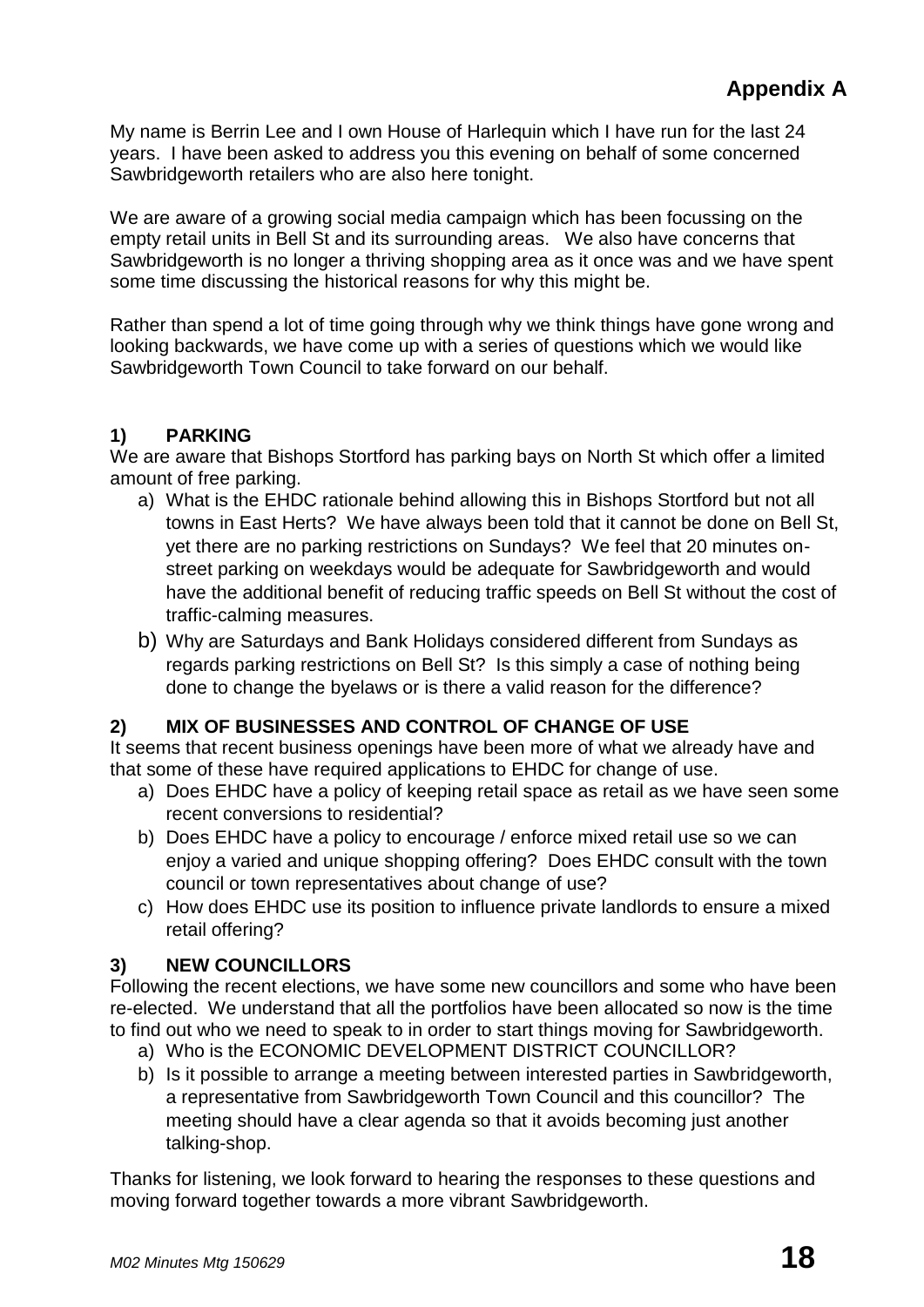#### **[Allotments](http://www.sawbridgeworth-tc.gov.uk/town-information/town-council-services/allotments)**

- Monthly inspection carried out
- Significant weed clearance at Bullfields.
- Tree surgery initiated at Vantorts.
- Overall Allotment Association has been disbanded, so Landlord's Meeting to be established.
- New representative for Vantorts site
- Autumn Flower show will be resurrected in September.

#### **Bus Shelters**

Cleaned and maintained, hanging baskets installed

### **Car Park Subsidy (First Hour Free)**

• Now taken on by EHDC

#### **[Cemetery](http://www.sawbridgeworth-tc.gov.uk/town-information/town-council-services/cemetery)**

- 19 Interments managed in 2015 to date
- Significant tree surgery carried out
- Road ways resurfaced with 59 tonnes of pea shingle usual complaints!
- Service development by utilising council chamber for secular services

#### **Chamber Utilisation**

- See cemetery service development above
- Request by Mark Prisk MP's office to hire chamber for surgeries, quoted but advised that we did not wish to be in competition with the Hailey Centre.

#### **Community Transport - [Sawbobus](http://www.sawbridgeworth-tc.gov.uk/town-information/town-council-services/sawbobus) an[d Minibus Hire](http://www.sawbridgeworth-tc.gov.uk/town-information/town-council-services/minibus-hire)**

- Sawbobus will continue to operate through the A1184 road works, now scheduled for the beginning of July, although at a reduced frequency
- Dial-a-Ride service provided; 16 so far this year.
- East Herts Council community transport forum
- Hertfordshire Minibus Conference

#### **Consultee on all matters relevant to the town**

 HCC consultation on "Sensitive Streets" – A1184 is flagged as a Grade 2 street from 08:00 – 18:00

#### **Crime Prevention Initiatives**

- CCTV; recent incidents: images captured of LCV causing damage to railings and forwarded to Ringway for recovery action; images captured of perpetrators passing off fake £50 note.
- Police Liaison, noted that our current cover is one part time PC. Full time PC has been transferred away and tow PCSO's are currently both on leave.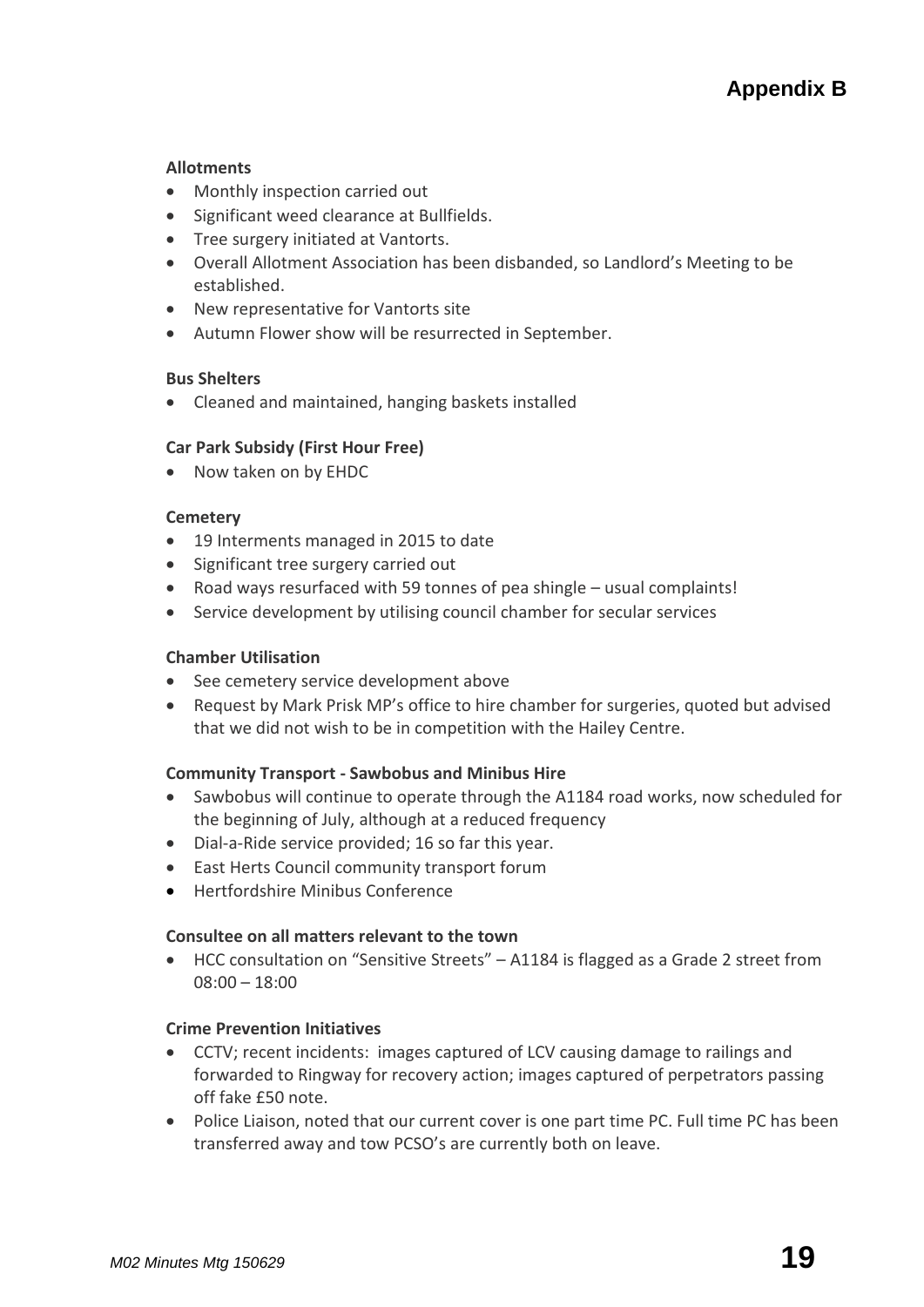### **Democratic Services**

- Declarations of Pecuniary Interest for all Members filed with Acting Returning Officer at EHDC.
- Health and Safety procedures being revised and reviewed
- Annual Return produced, subjected to internal audit and prepared for external audit.
- Council constitution and protocols in phased production

#### **[Farmers Market](http://www.sawbridgeworth-tc.gov.uk/farmers-market)**

• See Project Manager's report

#### **Fly Posting**

- Continued surveillance and unauthorised advertising removed.
- Authorised charity banners installed and removed in a timely manner.

### **Grants [to voluntary organisations](http://www.sawbridgeworth-tc.gov.uk/town-council/grants)**

- Next round due to be considered in July. Applications already received from two of the allotment associations and Sawbridgeworth Camera Club.
- Appeal from CAB for further help as potential grant funding reduced after change in council's grant policy

#### **Hanging Baskets and Planters**

- London Road planter maintained and watered on a daily basis.
- Hanging Baskets, approach sign planters and direction post baskets installed throughout the town, sponsored by Oakridge Nursery.

#### **Hertfordshire Highways**

- Highways Together pilot project. Invited to present to launch event on 29 June. Feedback given to County Officer.
- Sign cleaning, sign removal, footpaths clearance, town sign erection and gardening works carried out.
- Herts CC invoiced for local agency work. Now are querying item on invoice relating to investigation HCC liability for clearance of Scholars Walk footpath.

#### **[Planning Matters \(acting as a consultee\)](http://www.sawbridgeworth-tc.gov.uk/town-council/planning)**

- 16 Applications considered since the beginning of the new term.
- 4 apparent contraventions of planning system reported to EHDC enforcement officers for action
- Coming to terms with a seriously flawed EHDC planning notification system.

#### **Projects**

- Bell Street Conveniences; ongoing dialogue with EHDC since October 2013 over refurbishment and maintenance responsibility.
- Town Green; ongoing dialogue with EHDC since January 2015 over project to revitalize area as a community hub and town centre focus.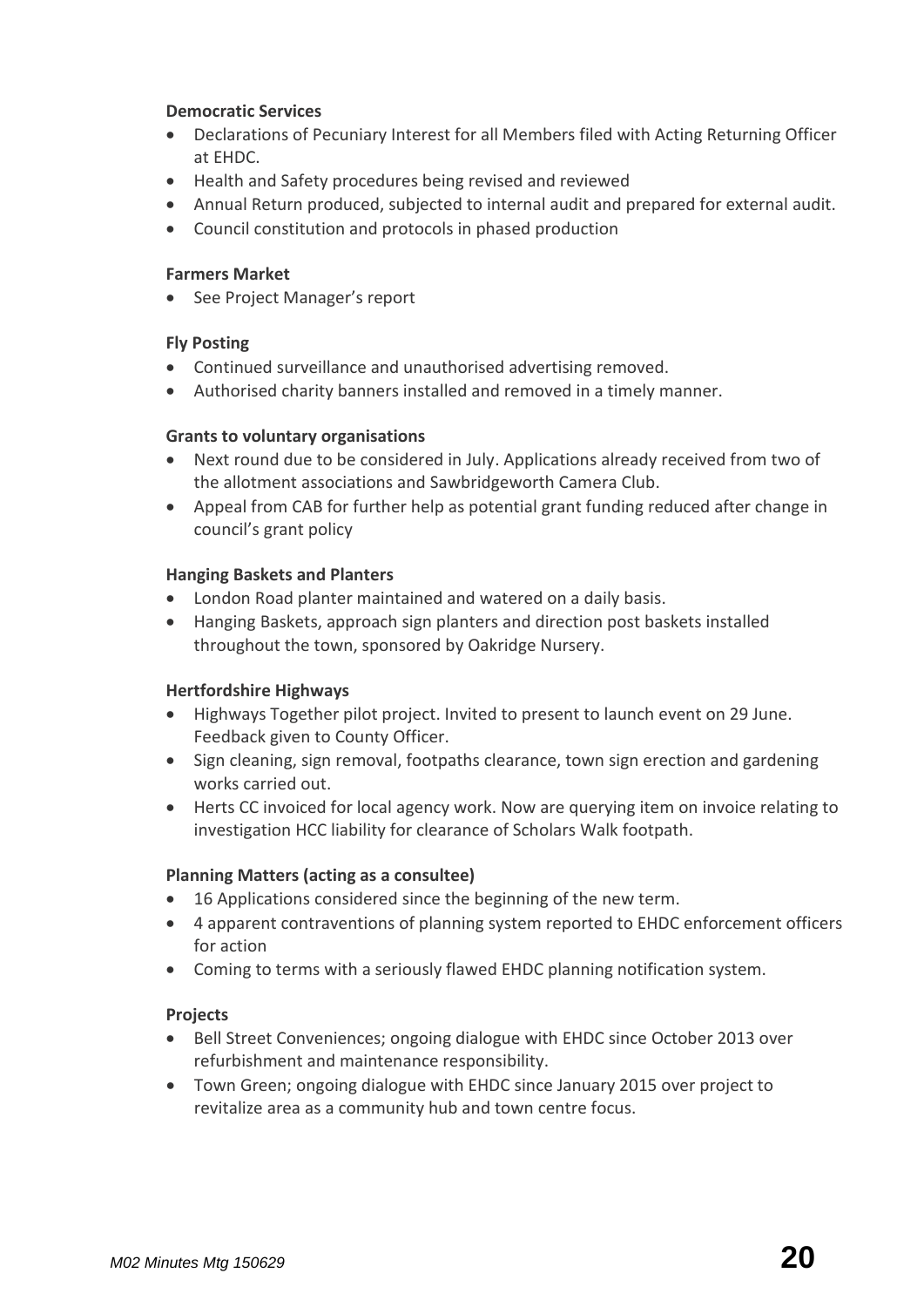#### **Publicity/Information:**

- Annual Report; published at Annual Town Meeting; report to be included in next newsletter.
- Newsletter; four editions published annually; next edition due by end of July.
- Town Guide;
- Website; new site managed by two staff members.

#### **Promoting the town**

• See Project Manager's report

### **Recreation Areas**

- Bullfields, vandalism to litter bins
- West Road,
- Challenged by a MoP re: Sheering Mill Lane site, advised on EHDC responsibility but progressed repair work.

### **Rivers Heritage Orchard Group**

• See Project Manager's report

### **Staffing**

- Gill Abbott remains on long term sick leave
- Tracey Dobinson returned 17 June after knee surgery after two month's absence
- Frank Gowen acting as a relief driver.
- Karen Ashton offered a three month extension to her contract to job share with Tracey Dobinson for community bus driving / reception duties.

#### **Town Action Plan**

Secretariat managed on behalf of the town

#### **Town Ranger & Groundsman**

- On summer hours from 01 June to water plants
- Height of grass cutting season, Rangers tools budget committed to purchase of a second hand mower.
- Contract grass cutting for SYPRC
- Contract grass cutting for RHSO Group
- Some relief community bus driving

#### **Training**

- Arranged for all new Councillors for 21 May. Unfortunately three members did not attend, this cost the council £105.
- Trading for Councils course attended to determine the conflict between the Localism Act 2011 and the Local Government Act 1933. Now have a clear idea of the differentiation between "trading" and "carrying out ancillary activities" under General Power of Competence.
- First Aid training carried out for all members of staff.